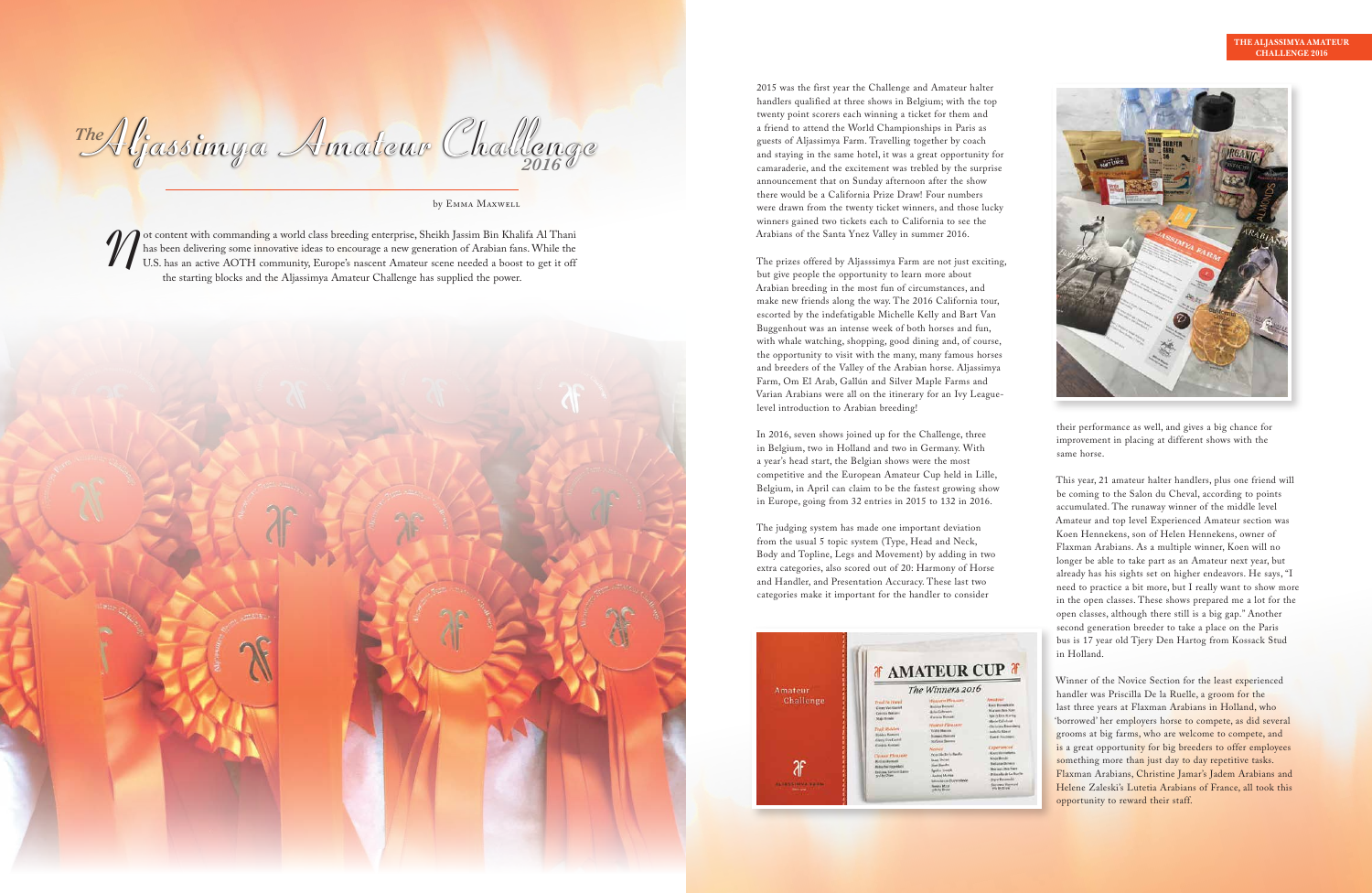The shows also offers Trail In-Hand and Trail Ridden, plus three more Ridden classes, Western Pleasure, Classic Pleasure and Hunter Pleasure. Fifteen riders plus guests will also come to Paris. Winning three of these sections was Robina Romani, who will be joined by her younger sister Canisia in Paris this year. The sisters bought their first Arabian—a rescue case 4 years ago—and have not looked back. Neither sister has been to Paris before as Robina explains, "When I participated at the first show in Lille during the European Amateur Cup, I never thought I would be able to even have a small chance to win such a ticket. In the end, my younger sister and I both got tickets to go see the most beautiful Arabian horses of the World in Paris! Oh yes, we are both excited!"

The Aljassimya Farm team look forward to meeting this new group of Arabian horse enthusiasts at the Salon du Cheval this winter! $\blacksquare$ 







Not everyone has to own a horse to take part, a problem which Johanna Ullström has neatly sidestepped by starting a series of training sessions at her barn that pulls in new faces. She accompanied 25 aspiring new handlers to the show. She explains that, "Some have their own horses that they prepare and train themselves, with our support and guidance. Others, who don't have a horse to show, or feel their horses are not yet ready for it, may borrow a horse from us. We try to give a chance to everyone who wants to show."



2016 Aljassimya Amateur Halter and Performance Challenge ticket winners to the Salon du Cheval show.



Above: 2015 California Prize Draw winners and guests of the 2016 Santa Ynez Valley Summer Tour, left to right: host Michelle Kelly, Monica van Duyvenbode, Jannes Prins, host Bart Van Buggenhout, Bart Beckers, Liesbet D'Joos, Teresa Van Nes, Michele Aljassimya farm pasture visit. Boelen, Lieve Van Den Broeck and Lore Beckers.



I was only 13 years old when I first competed in the European Amateur Show in Lille. I was very nervous at the time, because I only handled my horse at home and I didn't know what to expect. But the atmosphere at the show was so relaxed, people helping out each other, and yes, making me feel more relaxed. It made me feel like it was no competition, but just having fun with your horse. It was the perfect way to have a little taste of what is happening in the ring, and I loved it! And I think my mare did too.

### Monica Van Duyvenbode with her sister, Jolanda Van Dyvenbode, who won a  $\beta$ aris ticket in 2016

The trip to California was, in one word … AMAZING! As a 14 year old Arabian horse enthusiast, it was a 'once-in-a-lifetime' adventure, and I am really grateful to Aljassimya Farm and Sheik Jassim Bin Khalifa Al Thani to have this opportunity.

"I think it's a great initiative! It gives amateurs a chance to show their own horse, and earn points with the ridden classes for classic, hunter and western. I'm glad they are bringing attention to the fact that the Arab is a versatile horse! My boyfriend Jannes and I have enjoyed every moment of the stunning guest freedom and fun of AJF and all of the other farms we visited, learning about their visions



and breeding programs.



When I won the trip to California I was so happy. As we have only had Arabian horses since January 2012, being able to visit the Aljassimya Farm, as well as the other famous farms around the area was such a marvelous gift. What a dream it was to see all these wonderful horses and meet the great people working at these farms.

We bought our first Arabian gelding in January 2012 and immediately fell in love with this breed. After taking start halter lessons at Johanna Ullström's stables, and thanks to her great teaching skills, I was able to participate at some amateur shows and won my ticket to Paris in 2015. Since our story with Arabians horses started, we have met great people and had lots of enjoyable moments with these fabulous horses. And this will continue for us, as we are expecting our first foal in May 2016.

After going with Juan Murillo and Ilse Verbruggen to shows several times, I was hit by "Arabitis"! I love these Arabians for their character and their way of being a powerful and respectful, beautiful horse. I like to ride and work with them.



The trip to California was a "once-in-a-lifetime" opportunity from Ajassimya Farm, something I will never forget. Everything we did was fantastic, visiting the farms where they were all so friendly and hospitable, leading us around their farms and meeting some wonderful horses. The dinners we had in the evening were also great, being together with the group and talking and laughing about we had done that day.

### Michele Boelen

## Lore Beckers with her mare Faryda

# Liesbet D'Joos